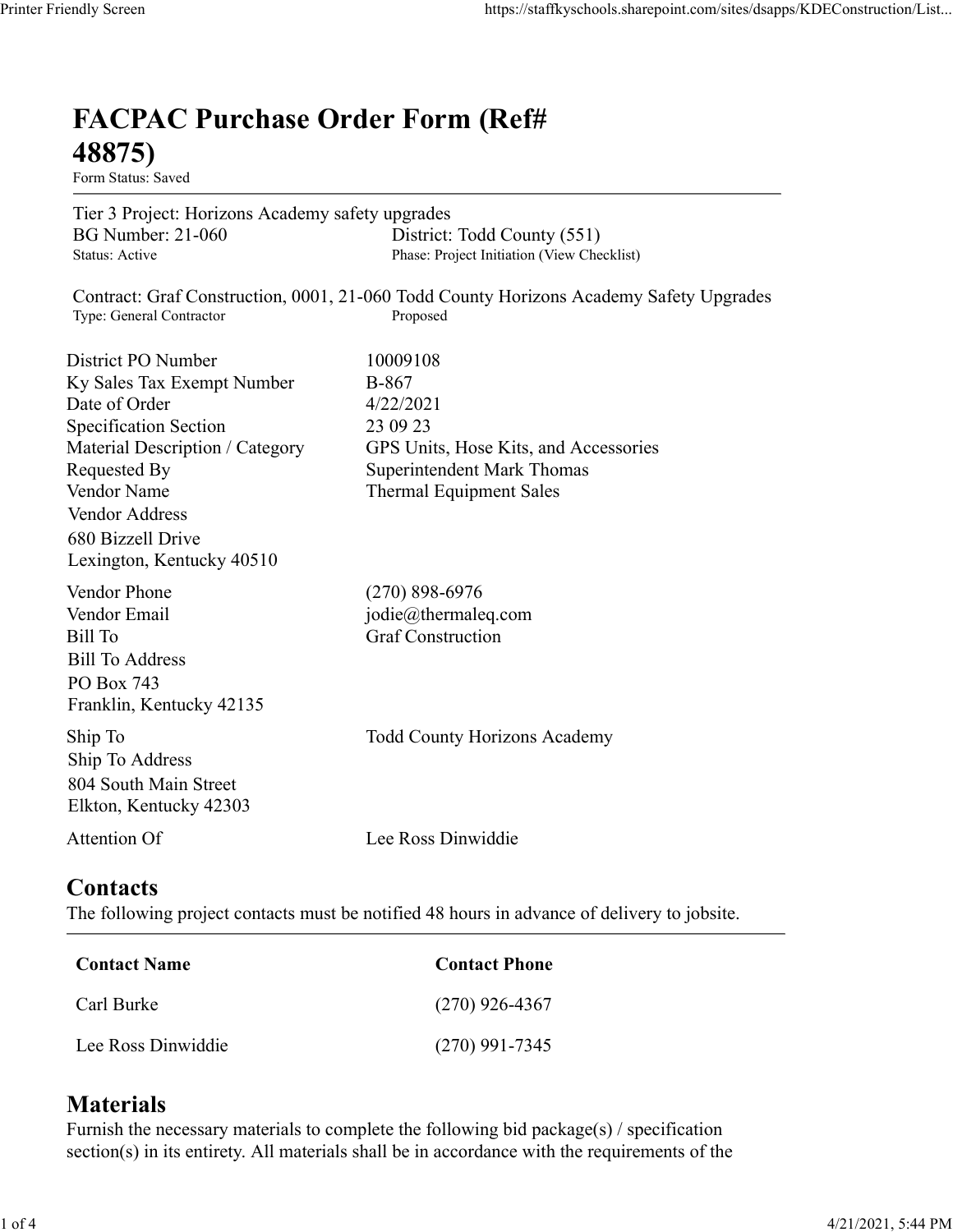| Printer Friendly Screen<br>Contract.                                          |                        |              |                       | https://staffkyschools.sharepoint.com/sites/dsapps/KDEConstruction/List |  |
|-------------------------------------------------------------------------------|------------------------|--------------|-----------------------|-------------------------------------------------------------------------|--|
| <b>Item Description</b>                                                       | Item<br><b>Number</b>  | Quantity     | <b>Unit Price</b>     | <b>Total</b>                                                            |  |
| GPS Units, Hose Kits, and<br>Accessories                                      | $\mathbf{1}$           | $\mathbf{1}$ | \$10,000.00           | \$10,000.00                                                             |  |
|                                                                               |                        |              | Purchase Order Total: | \$10,000.00                                                             |  |
|                                                                               |                        |              |                       |                                                                         |  |
|                                                                               |                        |              |                       |                                                                         |  |
| Authorization<br><b>Owner Authorization Date</b><br>Vendor Authorization Date | 4/22/2021<br>4/22/2021 |              |                       |                                                                         |  |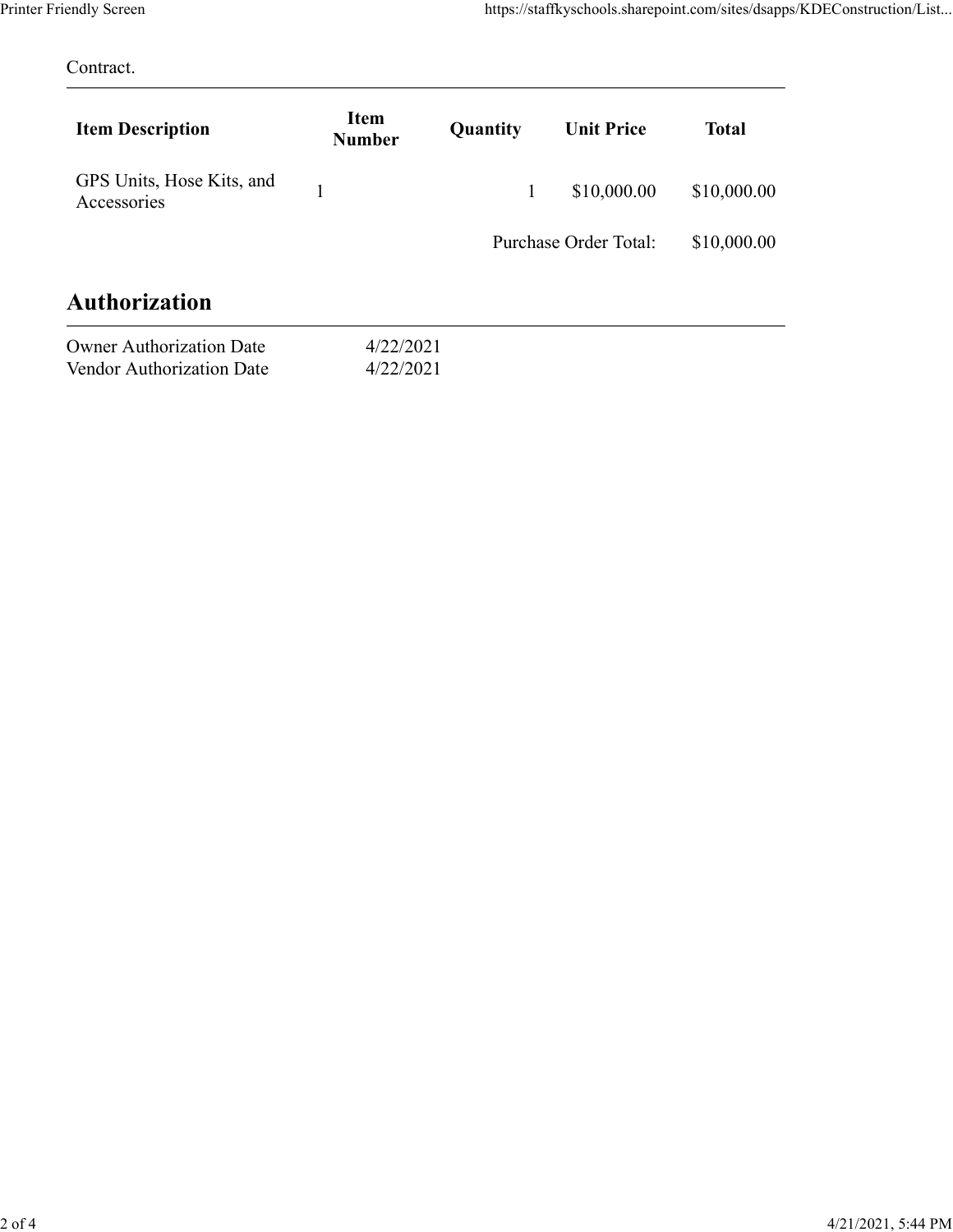| Printer Friendly Screen                                                                                                                                                                                                                                                                                                                                                                                                                                 | https://staffkyschools.sharepoint.com/sites/dsapps/KDEConstruction/List |  |  |  |  |
|---------------------------------------------------------------------------------------------------------------------------------------------------------------------------------------------------------------------------------------------------------------------------------------------------------------------------------------------------------------------------------------------------------------------------------------------------------|-------------------------------------------------------------------------|--|--|--|--|
|                                                                                                                                                                                                                                                                                                                                                                                                                                                         |                                                                         |  |  |  |  |
| Purchase Order Signature Page (Online Form Ref# 48875)                                                                                                                                                                                                                                                                                                                                                                                                  |                                                                         |  |  |  |  |
| Vendor                                                                                                                                                                                                                                                                                                                                                                                                                                                  | Date                                                                    |  |  |  |  |
|                                                                                                                                                                                                                                                                                                                                                                                                                                                         |                                                                         |  |  |  |  |
| Owner                                                                                                                                                                                                                                                                                                                                                                                                                                                   | Date                                                                    |  |  |  |  |
| <b>Terms and Conditions</b>                                                                                                                                                                                                                                                                                                                                                                                                                             |                                                                         |  |  |  |  |
| 1. Drawings, catalogs, cut sheets, or samples shall be submitted for approval.<br>2. All invoices shall be sent to the contractor/subcontractor designated on the purchase<br>order for approval. No invoices shall be sent directly to the Board of Education<br>(Owner) for payment.                                                                                                                                                                  |                                                                         |  |  |  |  |
| 3. All invoices shall reference the purchase order number.<br>4. No change in, modification of, or revision of this order shall be valid unless in writing<br>and signed by the Owner.<br>5. Vendor agrees to observe and comply with all applicable federal, state and locals laws,                                                                                                                                                                    |                                                                         |  |  |  |  |
| rules, ordinances and regulations in performance of this order.<br>6. Vendor shall not assign this order or any right hereunder without first having obtained<br>the written consent of the Owner.<br>7. Deliveries are to be made in accordance with the Owner's schedule, as directed by the                                                                                                                                                          |                                                                         |  |  |  |  |
| General Contractor (GC), Construction Manager (CM) or Qualified Provider (QP).<br>8. The Owner may cancel this purchase order in whole or in part in the event that the<br>vendor fails or refuses to deliver any of the items purchased, within the time provided,<br>or otherwise violates any of the conditions of this purchase order, or if it becomes<br>evident that the vendor is not providing materials in accordance with the specifications |                                                                         |  |  |  |  |
| or with such diligence as to permit delivery on or before the delivery date.<br>9. The vendor agrees to deliver the items to the supplied hereunder free and clear of all<br>liens, encumbrances and claims.<br>10. If any of the goods covered under this purchase order are found to be defective in                                                                                                                                                  |                                                                         |  |  |  |  |
| material or workmanship, or otherwise not in conformity with the requirements of this<br>order, the Owner, in addition to the other rights which it may have under warranty or<br>otherwise, shall have the right to reject the same or require that such articles or<br>materials be corrected or replaced promptly with satisfactory materials or                                                                                                     |                                                                         |  |  |  |  |
| workmanship.                                                                                                                                                                                                                                                                                                                                                                                                                                            |                                                                         |  |  |  |  |